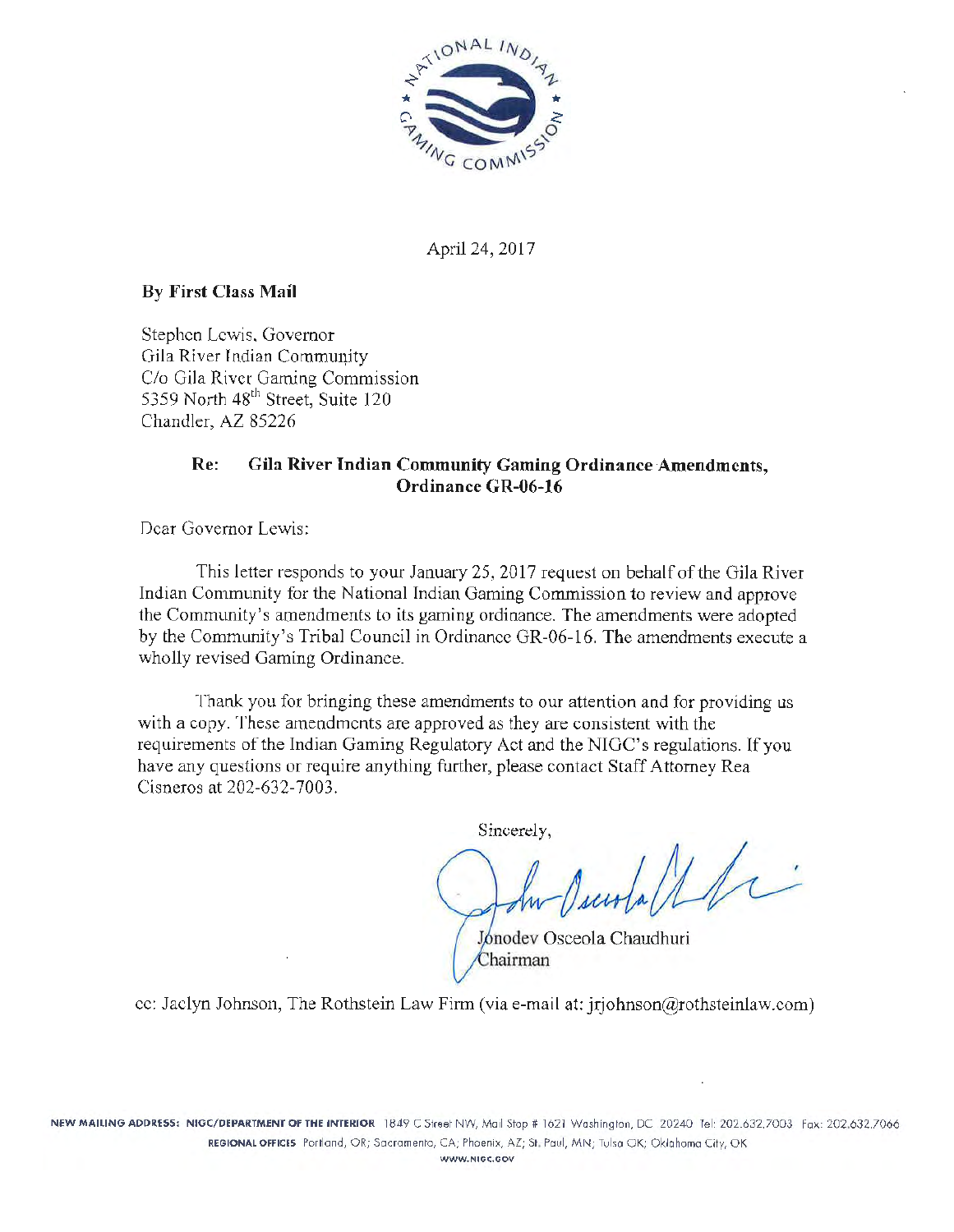

# **GILA RIVER INDIAN COMMUNITY** SACATON, AZ 85147

#### ORDINANCE GR-06-16

### THE GILA RIVER INDIAN COMMUNITY COUNCIL HEREBY AMENDS THE GILA RIVER INDIAN COMMUNITY CODE BY RESCINDING GAMING ORDINANCE GR-08-09 AND ITS SUBSEQUENT AMENDMENTS; AND ENACTING THE AMENDED TITLE 22, CHAPTERS 1-12

- WHEREAS, the economic well-being and prosperity of members of the Gila River Indian Community (the "Community") are concerns of the highest priority to the Gila River Indian Community Council (the "Community Council"); and
- WHEREAS, the Community Council is empowered by the Community's Constitution and By-Laws of 1960 to pass ordinances as necessary; and
- WHEREAS, beginning in 1994, the Community Council adopted prior Gaming Ordinances, all of which are codified in Title 22, Chapters 1-12 of the 2009 GRIC Code, after which the Community Council amended Title 22 by Ordinance GR-08-09 on May 7, 2009, which was amended by Ordinance GR-12-09 on September 2, 2009, which was subsequently amended by Ordinance GR-07-15 on October 21, 2015; and
- WHEREAS, the Community entered into a Tribal-State Gaming Compact with the State of Arizona under which the Community operates and regulates Class III gaming on the Gila River Indian Reservation on December 4, 2002; and
- WHEREAS, the Gila River Gaming Commission (the "Commission") submitted the amended Gaming Ordinance adopted by the Community Council pursuant to Ordinance GR-07-15 to the National Indian Gaming Commission (the "NIGC") for approval on October 29, 2015; and
- WHEREAS, the NIGC is the regulatory agency established by Congress for Class II and Class III gaming, pursuant to the Indian Gaming Regulatory Act, and amendments to tribal gaming ordinances must be approved by the Chairman of the NIGC pursuant to 25 U.S.C. §2710; and
- WHEREAS, the NIGC has requested additional amendments be made to the Gaming Ordinance in order to comply with regulations of the NIGC prior to issuing an approval of the Gaming Ordinance; and
- WHEREAS, the Commission withdrew its request for approval of the Gaming Ordinance from the NIGC in order to include the revisions requested by the NIGC; and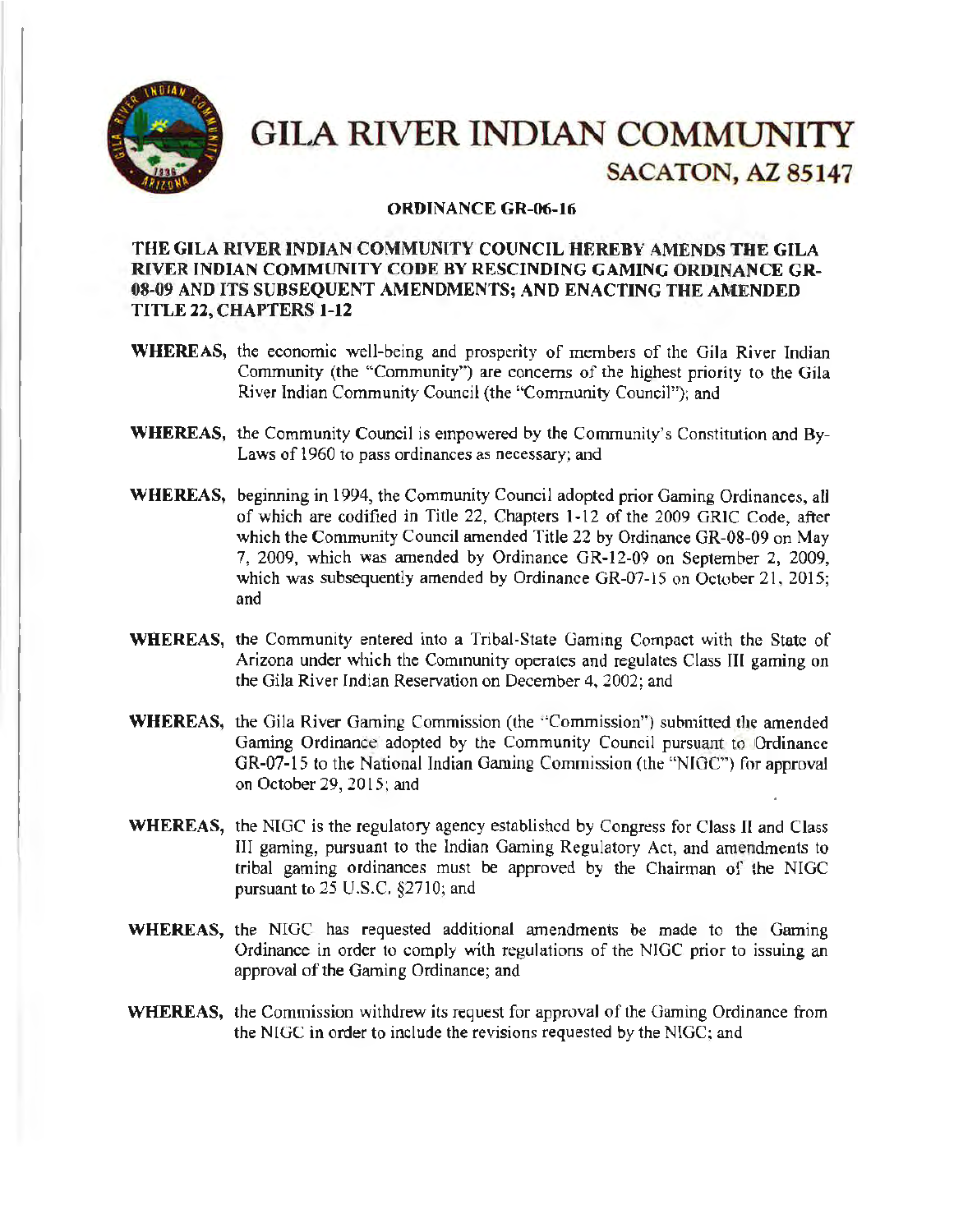- **WHEREAS,** the Commission thoroughly reviewed the NIGC's requested changes to the Gaming Ordinance and amended the Gaming Ordinance accordingly; and
- **WHEREAS,** the Gila River Indian Community Legislative Standing Committee waives the notification requirements in Title 8, Chapter 7 of the GRIC Code because it is in the best interest of the Community and time is of the essence due to the fact that the substantive amendments approved by the Community Council pursuant to Ordinance GR-07-15 on October 21, 2015 went through the public comment process almost a year ago and the new amendments are technical changes requested by the NIGC; and
- **WHEREAS,** the Gila River Gaming Commission and the Legislative Standing Committee have thoroughly reviewed the attached amended Title 22 Gaming Ordinance, Chapters 1-12, which includes the NIGC's requested changes and recommends that the Community Council authorize and approve the attached amended Title 22 Gaming Ordinance of the GRIC Code.
- **NOW, THEREFORE IT IS HEREBY ENACTED,** that the Community Council hereby rescinds in its entirety Ordinance GR-08-09 and amendments which enacted the current Title 22 Gaming Ordinance, Chapters 1-12, and hereby approves and adopts the attached Gila River Indian Community Gaming Ordinance, codified as Title 22, Chapters 1-12 of the GRIC Code, to govern, regulate and control gaming activities in the Community; and
- **BE IT FURTHER ENACTED,** that the attached Gaming Ordinance, as amended, shall become effective pursuant to final approval of the Chainnan of the National Indian Gaming Commission and in accordance with the Constitution of the Gila River Indian Community, and that the rescission of Ordinance GR-08-09 and amendments thereto shall become effective at the same time as the attached Gaming Ordinance becomes effective; and
- **BE IT FINALLY ENACTED,** that the Community Governor, or in the absence of the Governor, the Lieutenant Governor, is hereby authorized to sign and otherwise execute all documents and to take all steps necessary to implement the intent of this Ordinance.